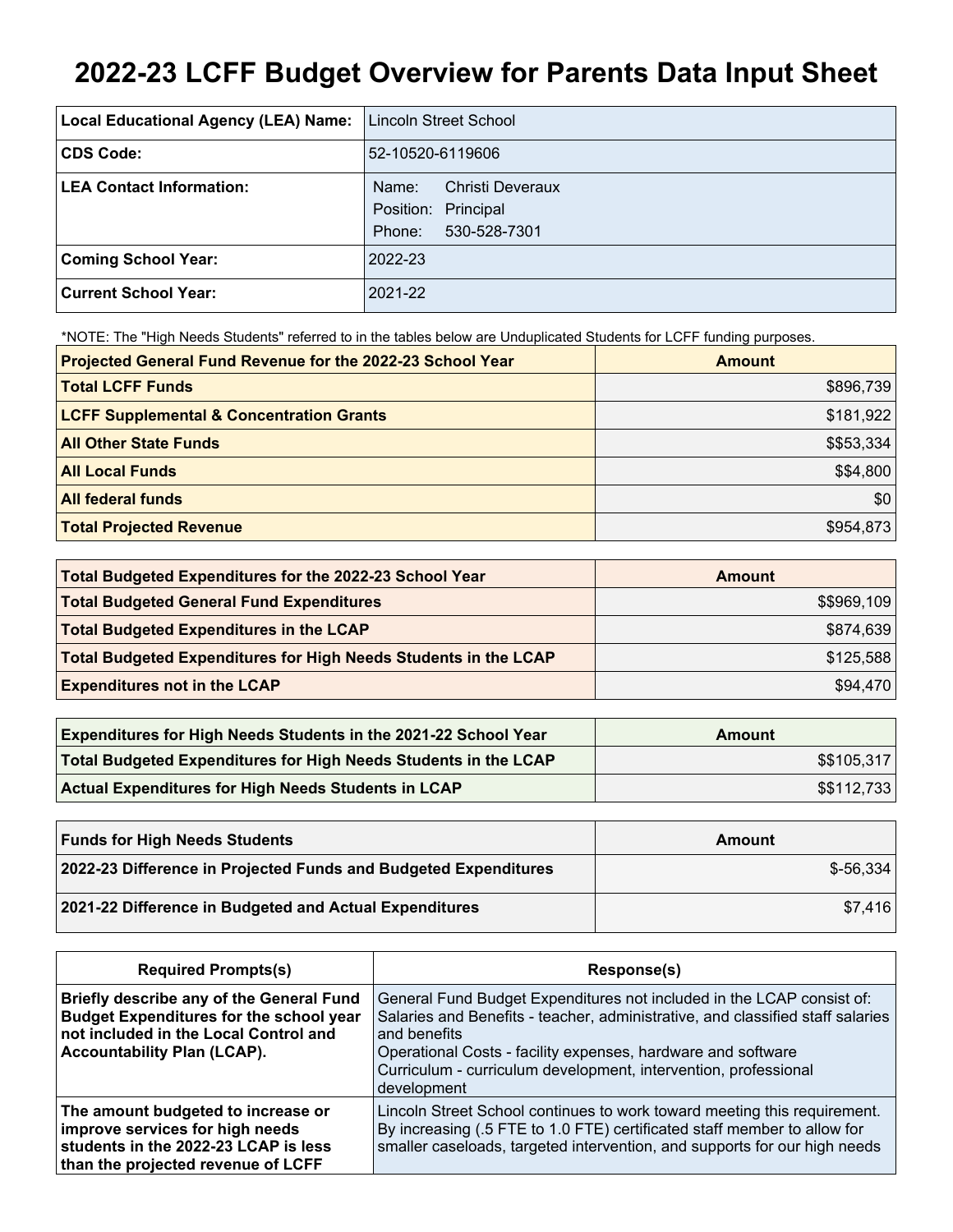| supplemental and concentration grants    | students. In addition, by considering our highest-needs students by                                                      |
|------------------------------------------|--------------------------------------------------------------------------------------------------------------------------|
|                                          | for 2022-23. Provide a brief description of increasing our Family Success Liaison's role in outreach for these families. |
| the additional actions the LEA is taking |                                                                                                                          |
| to meet its requirement to improve       |                                                                                                                          |
| services for high needs students.        |                                                                                                                          |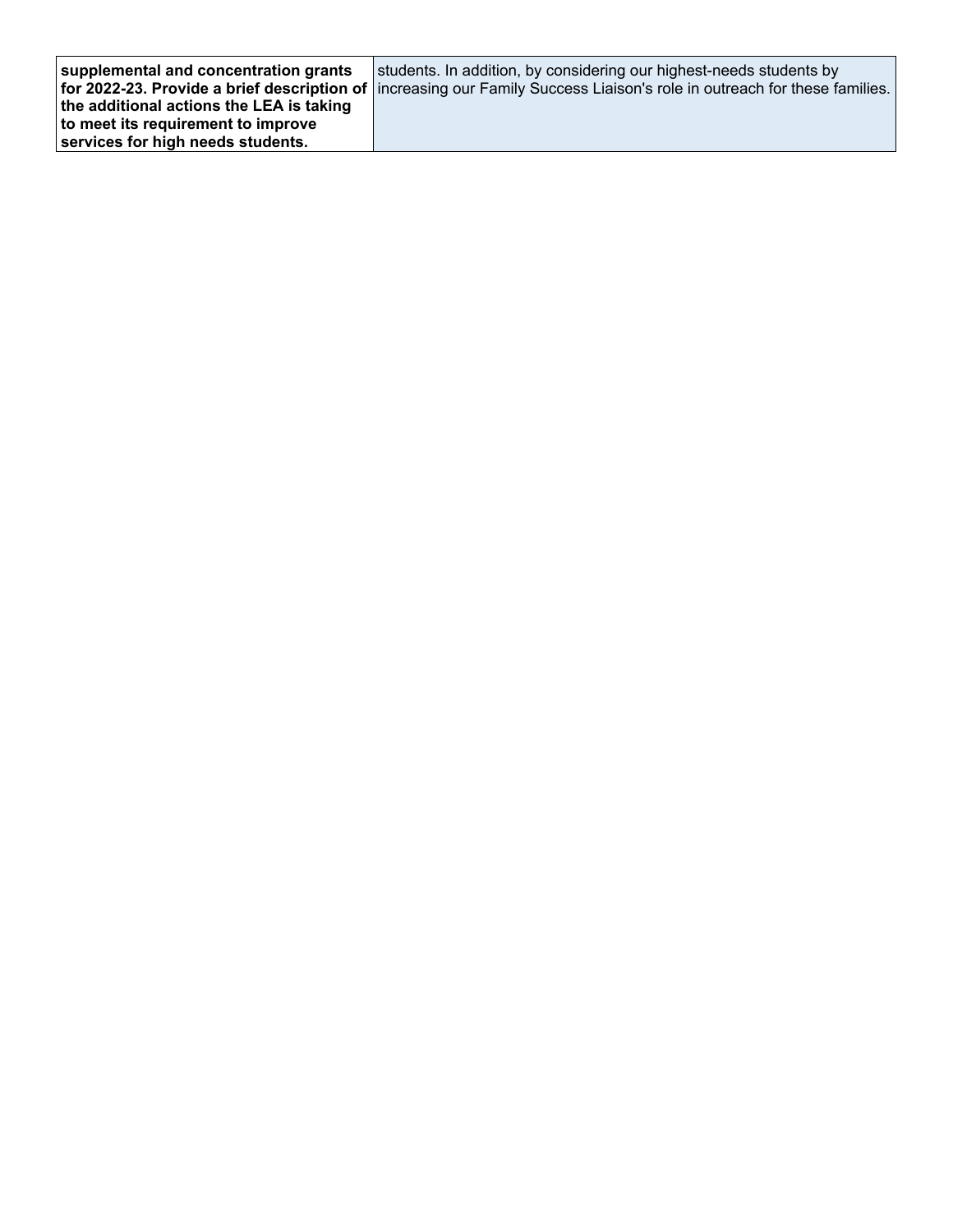## **LCFF Budget Overview for Parents**

Local Educational Agency (LEA) Name: Lincoln Street School CDS Code: 52-10520-6119606 School Year: 2022-23 LEA contact information: Christi Deveraux Principal 530-528-7301

School districts receive funding from different sources: state funds under the Local Control Funding Formula (LCFF), other state funds, local funds, and federal funds. LCFF funds include a base level of funding for all LEAs and extra funding - called "supplemental and concentration" grants - to LEAs based on the enrollment of high needs students (foster youth, English learners, and low-income students).



coming year from all sources.

The text description for the above chart is as follows: The total revenue projected for Lincoln Street School is \$954,873, of which \$896,739 is Local Control Funding Formula (LCFF), \$\$53,334 is other state funds, \$\$4,800 is local funds, and \$0 is federal funds. Of the \$896,739 in LCFF Funds, \$181,922 is generated based on the enrollment of high needs students (foster youth, English learner, and low-income students).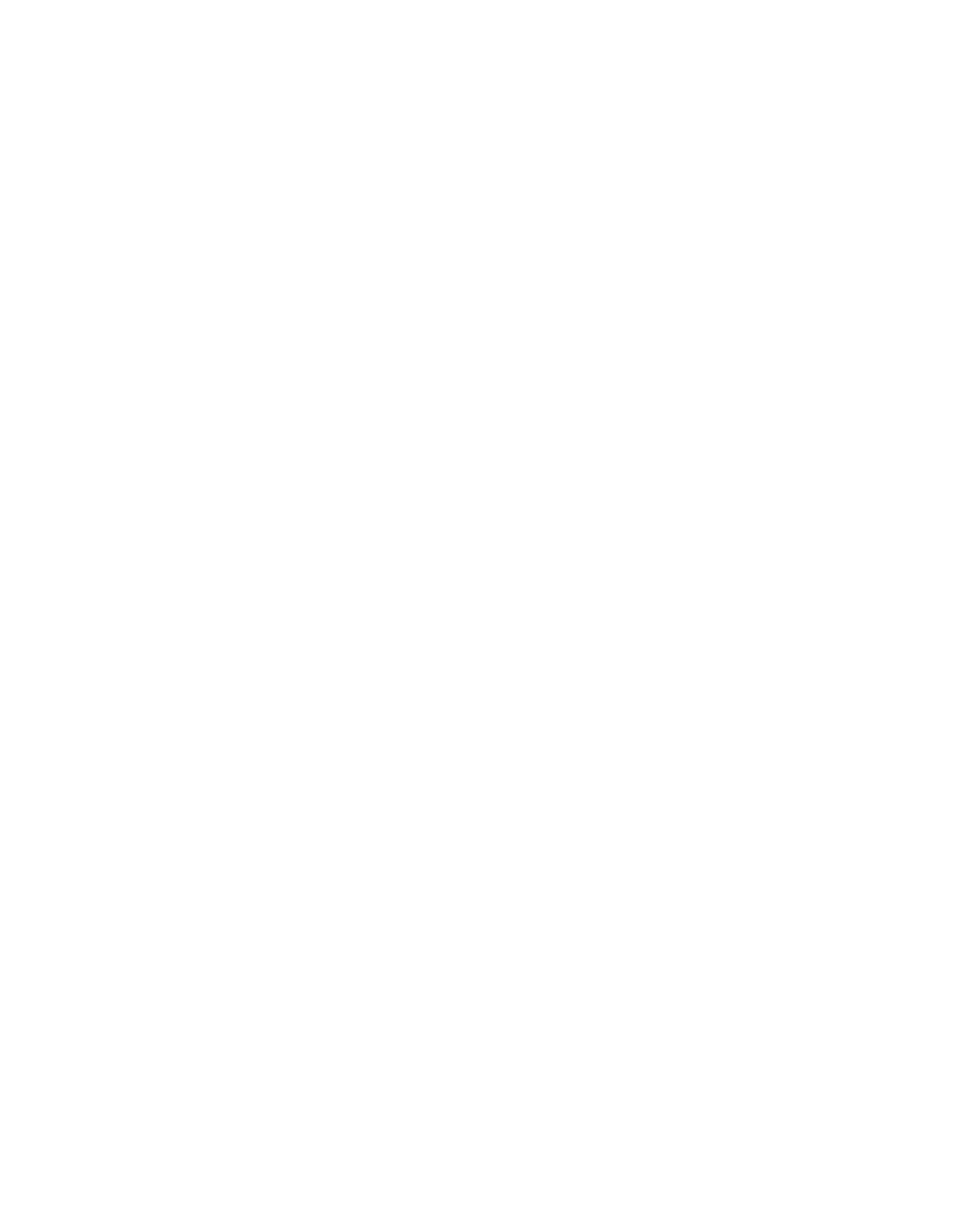### **LCFF Budget Overview for Parents**

The LCFF gives school districts more flexibility in deciding how to use state funds. In exchange, school districts must work with parents, educators, students, and the community to develop a Local Control and Accountability Plan (LCAP) that shows how they will use these funds to serve students.



This chart provides a quick summary of how much Lincoln Street School plans to spend for 2022-23. It shows how much of the total is tied to planned actions and services in the LCAP.

The text description of the above chart is as follows: Lincoln Street School plans to spend \$\$969,109 for the 2022-23 school year. Of that amount, \$874,639 is tied to actions/services in the LCAP and \$94,470 is not included in the LCAP. The budgeted expenditures that are not included in the LCAP will be used for the following:

General Fund Budget Expenditures not included in the LCAP consist of: Salaries and Benefits - teacher, administrative, and classified staff salaries and benefits Operational Costs - facility expenses, hardware and software Curriculum - curriculum development, intervention, professional development

#### Increased or Improved Services for High Needs Students in the LCAP for the 2022-23 School Year

In 2022-23, Lincoln Street School is projecting it will receive \$181,922 based on the enrollment of foster youth, English learner, and low-income students. Lincoln Street School must describe how it intends to increase or improve services for high needs students in the LCAP. Lincoln Street School plans to spend \$125,588 towards meeting this requirement, as described in the LCAP.

Lincoln Street School continues to work toward meeting this requirement.

By increasing (.5 FTE to 1.0 FTE) certificated staff member to allow for smaller caseloads, targeted intervention, and supports for our high needs students. In addition, by considering our highest-needs students by increasing our Family Success Liaison's role in outreach for these families.